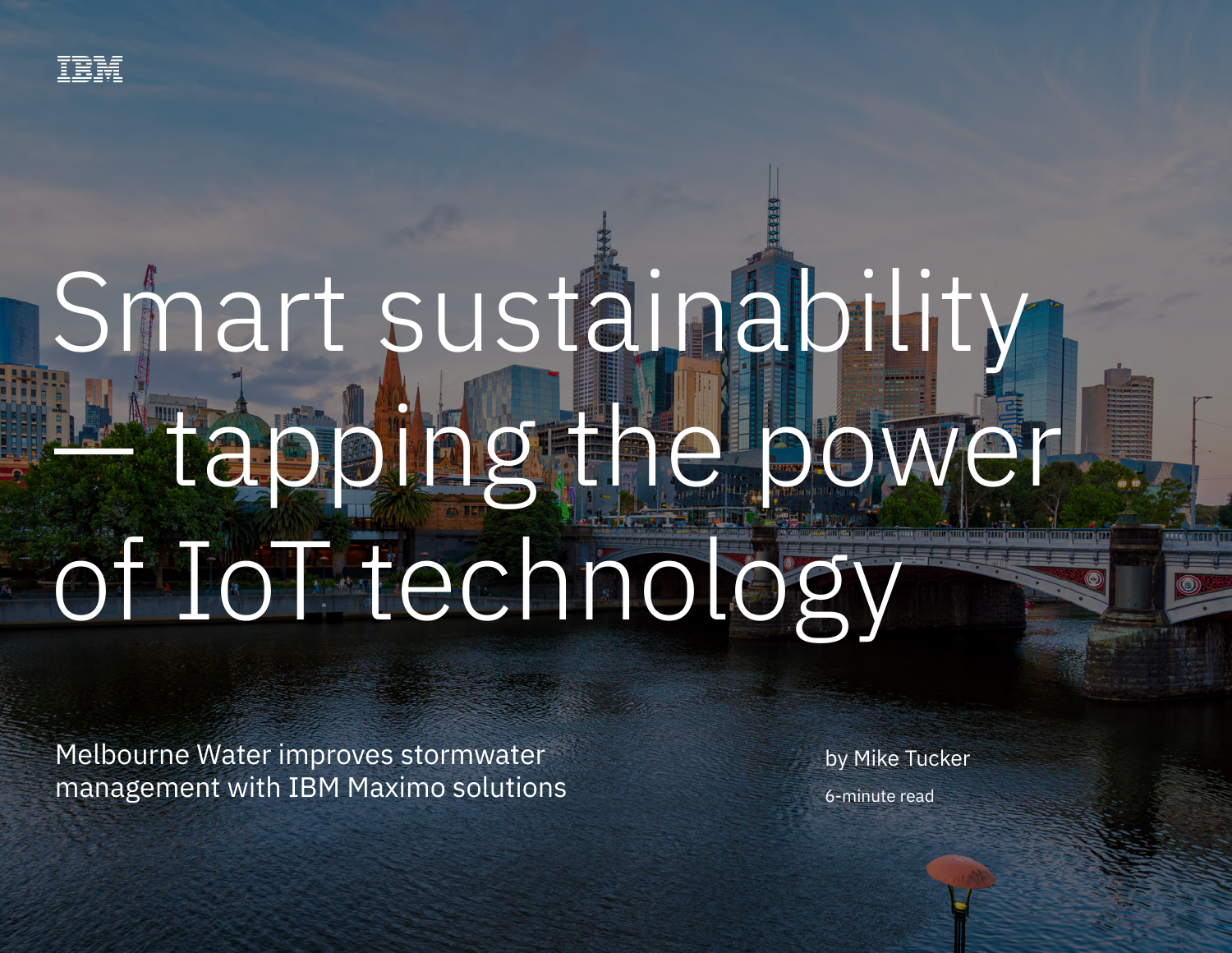fter Tasmania, the Australian state of Victoria receives the continent's highest amount of annual rainfall. This level of precipitation, along with good soils, contributes to Victoria's reputation as "The Garden State." Melbourne, Victoria's state capital, is also well-known for its extensive green spaces that cover 19% of the city. A

However, due to climate change, Melbourne is experiencing more extreme weather, including more severe rainfall events. For example, in 2018, a onein-1,000-year rainfall event struck the



city. Over 50 mm of rain fell in 15 minutes, resulting in flash floods and widespread power outages. In addition, the sea level near Melbourne is projected to rise by 24 cm during the next 30 years, which could lead to more coastal flooding caused by storm surges.

To help provide protection against flooding, the city's water management

utility, Melbourne Water, operates a vast drainage network that includes approximately 4,000 collection pits and grates. To function properly, the stormwater drainage system requires regular inspection and maintenance.

"In the past, we scheduled regular inspections and sent out crews to look at the stormwater grates and make sure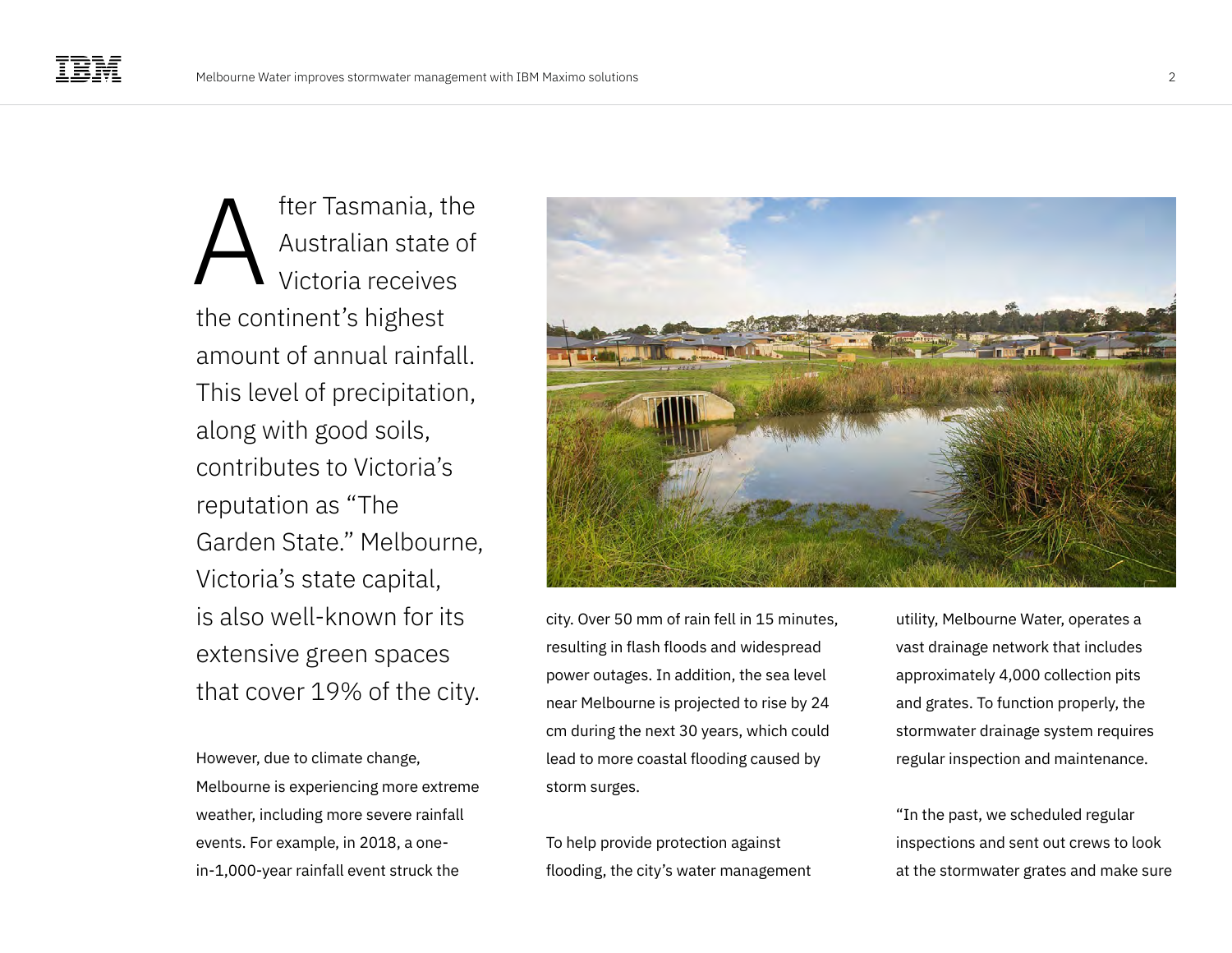they were operational," says Russell Riding, Automation Team Leader for Melbourne Water. "Sometimes, a crew would arrive at a grate and it wouldn't need cleaning, but it would be blocked by an event the next day and stay blocked, until the crew came back. If there was a high rainfall event, the nearby area could be flooded. Our real need was to increase inspections to keep grates in an operational state."

However, increasing the tempo of manual grate inspection has logistical issues. In addition to sending out fourperson crews from Melbourne Water, additional resources are needed for onsite traffic control. "Whenever crews are on the move, there also is a safety aspect," says Riding. "We knew there was a smarter way we could be working, freeing up resources to do other things. That's one of the reasons why we started looking at remote inspection alternatives with IBM."

Started automating visual inspection of stormwater grates spread out over a

### 14,000 sq km

region of stormwater catchments

Reduced need for onsite stormwater grate inspections with potential to save

### thousands

of hours of maintenance staff time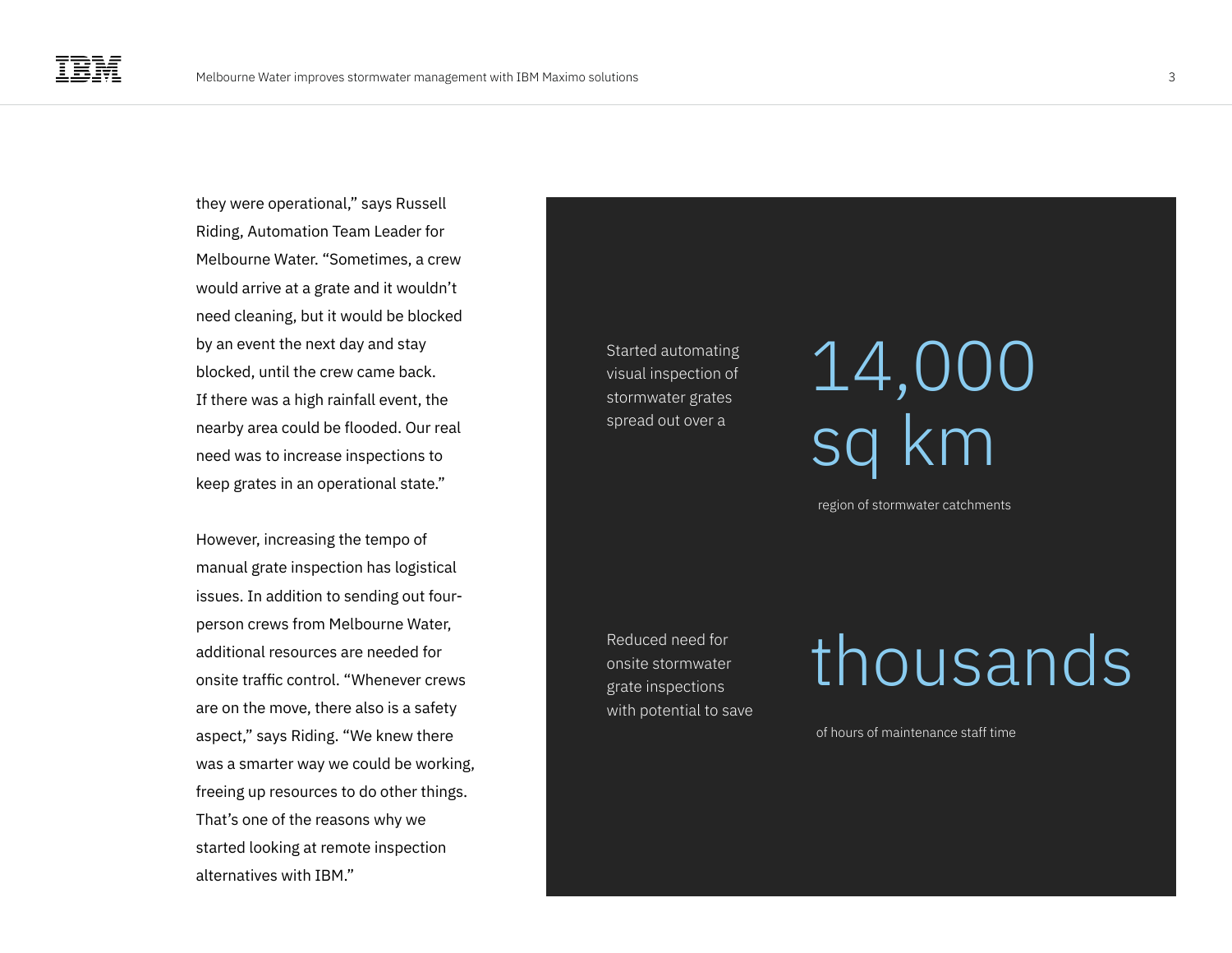## Automating visual inspection

Melbourne Water was already familiar with the [IBM® Maximo® Application](https://www.ibm.com/products/maximo)  [Suite,](https://www.ibm.com/products/maximo) which it began using in 2013. "I was the Maximo user group leader in the Victoria and Tasmania regions, and we had many discussions with IBM," says Zoltan Kelly, Asset Information Improvement Specialist for Melbourne Water. "There were a lot of product capabilities that we didn't utilise, and one of the reasons we invested in the Maximo platform was its built-in potential to expand as we needed it to."

When a supplier presented a new still image camera that could be integrated with Melbourne Water's IoT platform,



a new plan began to take shape. "We had regular conversations with the local IBM team and they helped us to see what was possible," says Riding. "And

then it hit us  $-$  let's develop an image recognition solution to help improve our stormwater grate inspection process."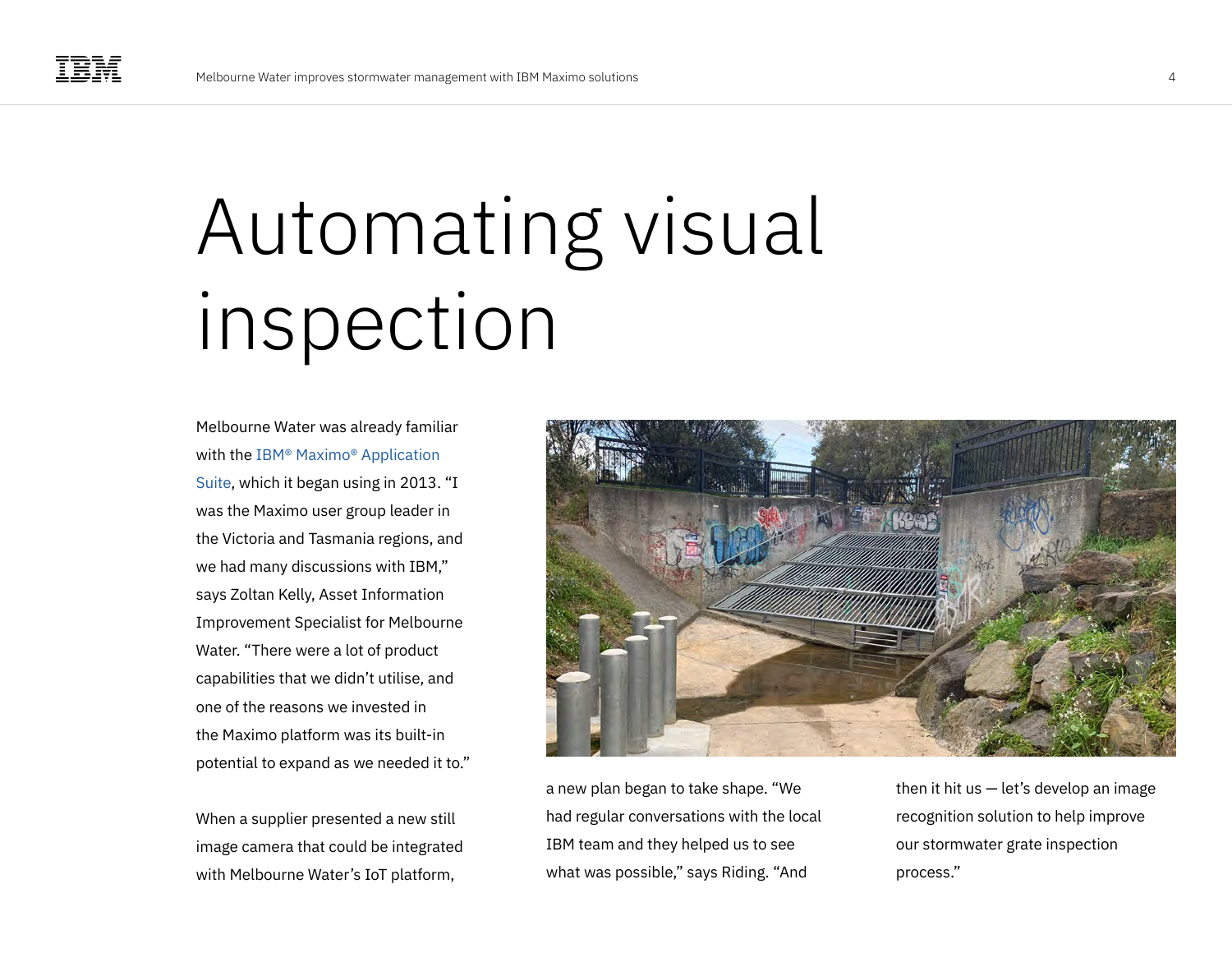When planning was finished, Melbourne Water installed still image cameras to monitor conditions at trial locations. The cameras were connected to a network of integrated solutions, including [IBM](https://www.ibm.com/downloads/cas/7QKBRK65)  [Maximo Health](https://www.ibm.com/downloads/cas/7QKBRK65) (PDF, 274 KB), [IBM](https://www.ibm.com/downloads/cas/ANPAJAWQ)  [Maximo Monitor](https://www.ibm.com/downloads/cas/ANPAJAWQ) (PDF, 285 KB) and [IBM](https://www.ibm.com/products/maximo-visual-inspection-mobile)  [Maximo Visual Inspection](https://www.ibm.com/products/maximo-visual-inspection-mobile) software.

"We picked up strategies from the software management modules right off the shelf, without any changes," says Kelly. "Essentially, it's an internal project without having the need to engage an external vendor, so out-of-the-box deployment was a huge benefit."

The overall image recognition system was deployed on [IBM Cloud®.](https://www.ibm.com/cloud)

"Essentially, we're using a SaaS monitor product and we extend that with IBM Cloud services and components where we need to," says Kelly. "It's easy for us to spin up and scale up services with IBM Cloud. Their catalog allows us to pick and choose whatever we need. There hasn't been a thing we wanted to do that we haven't been able to do with it"

Working with data from the trial sites, the first phase of the solution has focused on analysing the detection

of blockages occurring at pit grates. This also includes the development of AI tools to recognize the blockages, with the goal of moving toward a fully automated AI solution over time.

Throughout the development and deployment process, Melbourne Water and IBM have worked closely together to make sure the Maximo platform met its operational goals. "Any time we've had questions, we've never had a problem getting answers," says Riding. "The level of support we get from IBM is something that we can't get elsewhere."

There's a whole lot more we can do with our Maximo IoT "solution because it's just more cost-effective. And building anything we want is easily achieved with the support available from IBM."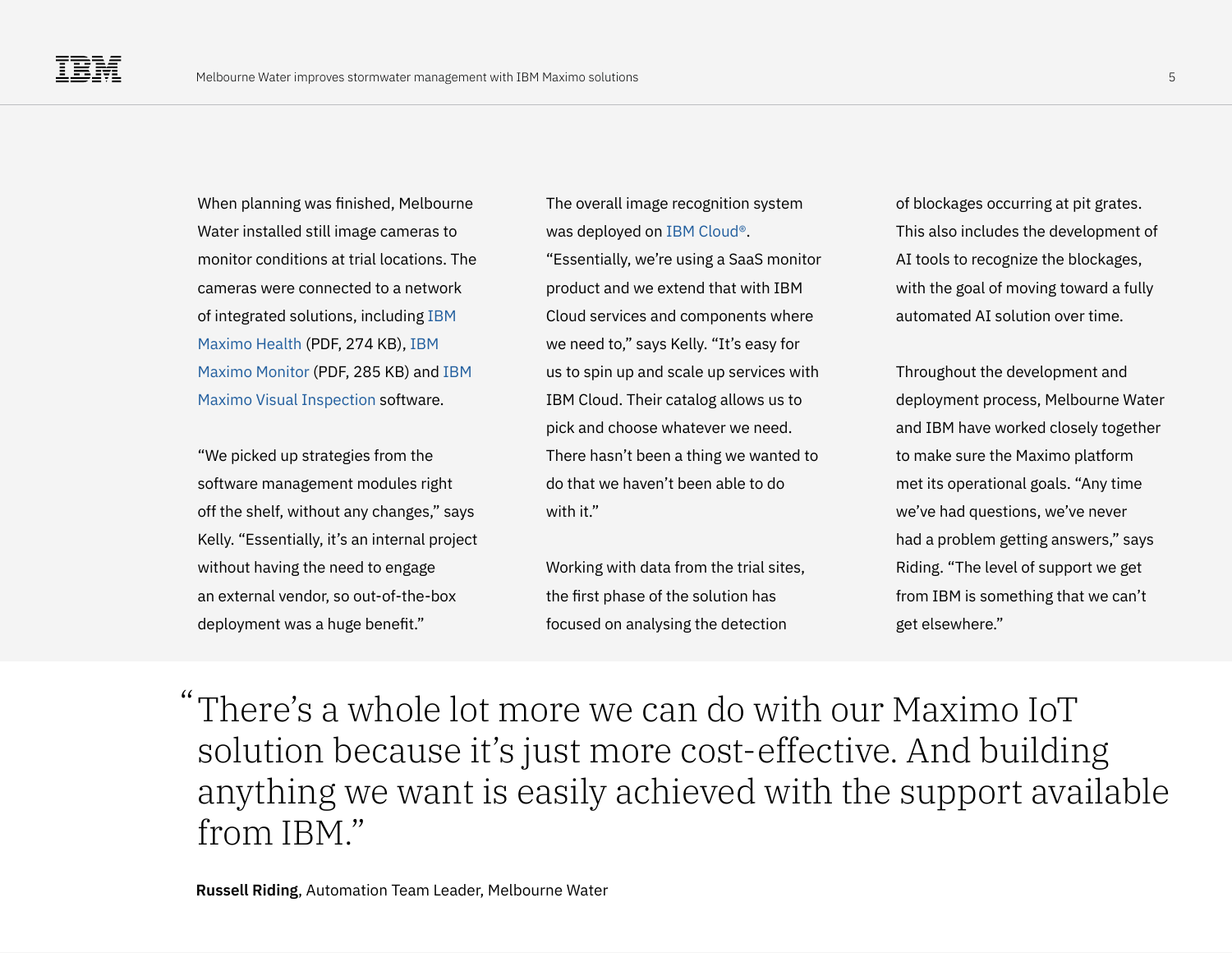# Reducing maintenance time and building sustainability

Even before Melbourne Water installed IoT inspection cameras to monitor trial locations, it became clear that this solution would cost significantly less than other methods under consideration, which included Supervisory Control and Data Acquisition (SCADA) sensors. "The costs for a SCADA solution to measure flow or levels in the drain, were prohibitive," says Riding. "It's a much lower capital investment to install IoT devices."

After using IBM Maximo solutions to shift from time-based maintenance to condition-based maintenance,



Melbourne Water is looking to expand its use of IoT technology. "During the next 24 months, we'll be bridging gaps where we don't have SCADAlevel control and monitoring," says Kelly. "Our IoT devices have been very good at providing supplementary data and there is a lot of value in these platforms being on IBM Cloud. The data becomes easier to share with external organisations rather than being an internally focused solution."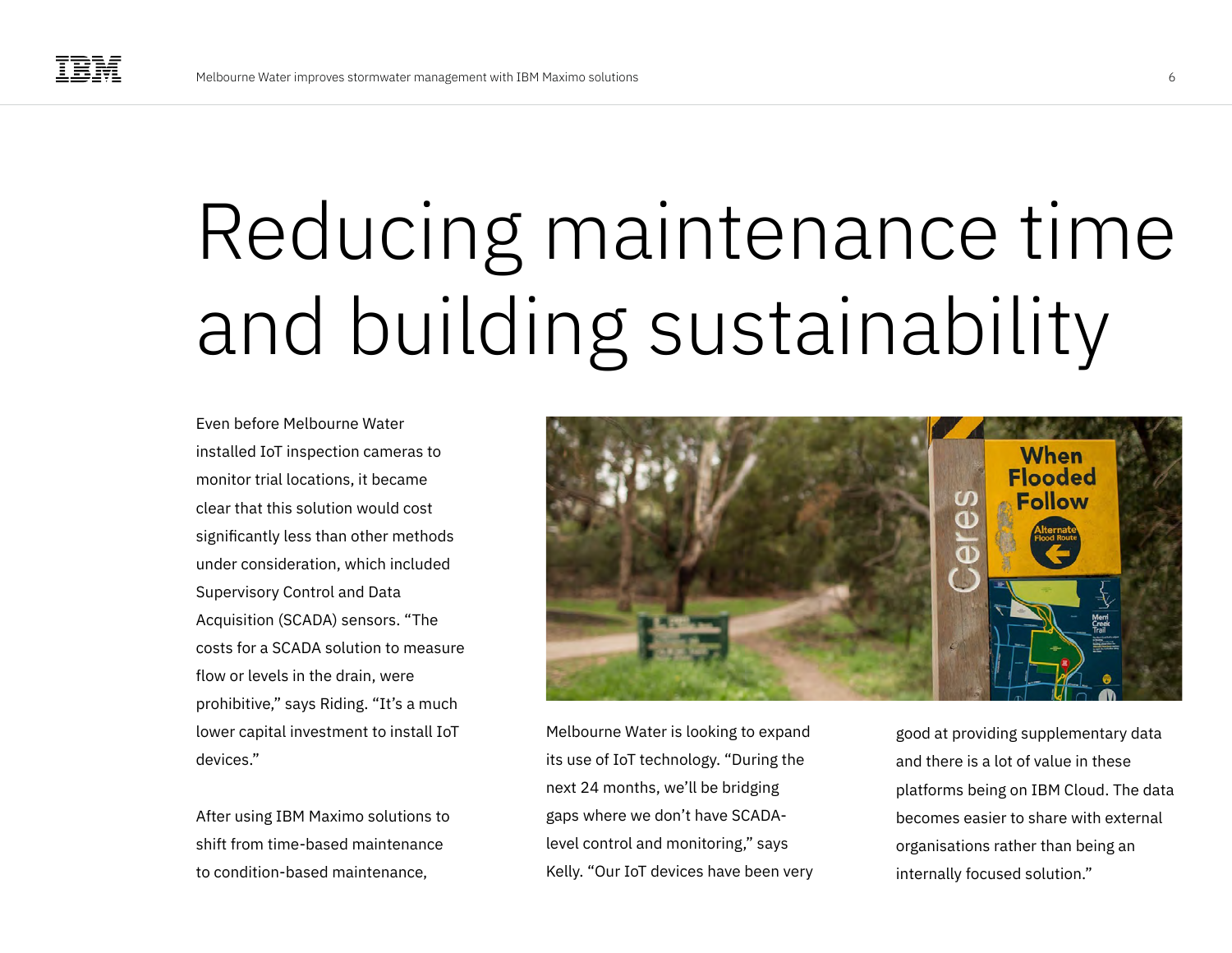Currently, Melbourne Water employees use an IBM Maximo dashboard to monitor images captured from grate cameras installed at trial locations, and there are plans to integrate analytics with more functions. "We're in the process of implementing an end-to-end solution," says Riding. "AI has been developed to recognize blockages so we can connect AI classification to Maximo and trigger work orders."

The next phase of deployment will extend past trial sites and include the installation of cameras at the most critical sites in the Melbourne Water drainage network. As cameras monitor

more pit grates, and fewer crews are sent out for onsite inspections, Melbourne Water expects to save thousands of staff hours. When the system is completed, preliminary estimates of cost savings range from tens of thousands to hundreds of thousands of dollars per year.

Melbourne Water is also exploring opportunities to use its IoT network to detect pollutants and develop more sustainable water resources for a growing population. The city has built a desalination plant to augment fresh water supplies to maintain a buffer for when they need it. "How can we push

that out by using alternate water sources, such as drainage water?" says Riding. "We can make use of stormwater, store it and treat it, and use it in areas where we traditionally use potable water, such as watering gardens."

"For years, Melbourne has been recognised as one of the most livable cities in the world," says Kelly. "By integrating water management with our IBM Maximo and IBM Cloud tools in the drainage, recreation and natural environment space, we can continue focusing on making Melbourne a more livable city in the future."

"It's easy for us to spin up and scale up services with IBM Cloud. Their catalog allows us to pick and choose whatever we need. There hasn't been a thing we wanted to do that we haven't been able to do with it."